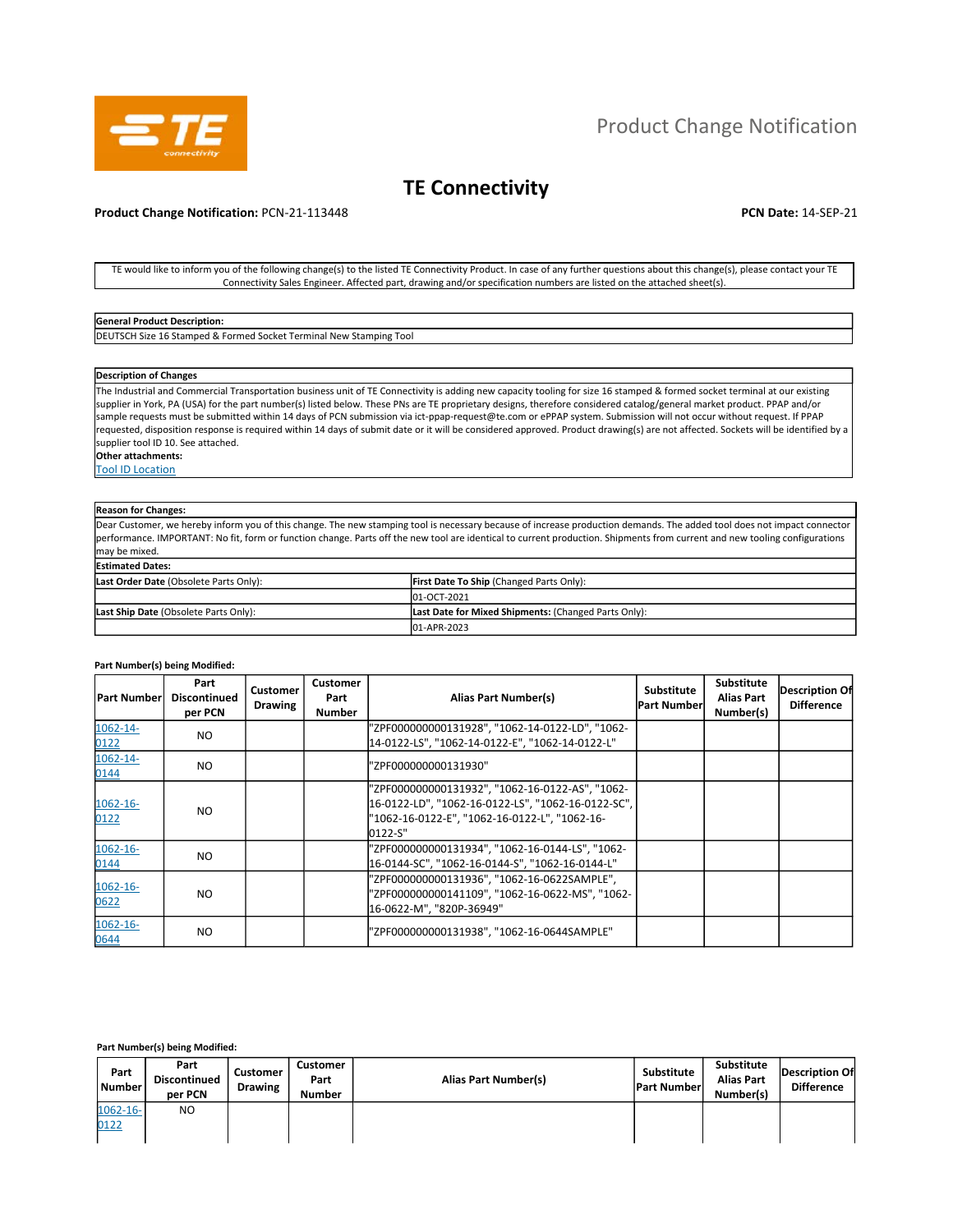| Part<br><b>Number</b> | Part<br><b>Discontinued</b><br>per PCN | <b>Customer</b><br><b>Drawing</b> | <b>Customer</b><br>Part<br><b>Number</b> | Alias Part Number(s)                                                                                                       | <b>Substitute</b><br><b>Part Number</b> | <b>Substitute</b><br><b>Alias Part</b><br>Number(s) | <b>Description Of</b><br><b>Difference</b> |
|-----------------------|----------------------------------------|-----------------------------------|------------------------------------------|----------------------------------------------------------------------------------------------------------------------------|-----------------------------------------|-----------------------------------------------------|--------------------------------------------|
|                       |                                        |                                   |                                          | "ZPF000000000131932", "1062-16-0122-AS", "1062-16-                                                                         |                                         |                                                     |                                            |
|                       |                                        |                                   |                                          | 0122-LD", "1062-16-0122-LS", "1062-16-0122-SC",<br>"1062-16-0122-E", "1062-16-0122-L", "1062-16-0122-S"                    |                                         |                                                     |                                            |
| $1062 - 16 -$         | NO.                                    |                                   |                                          | "ZPF000000000131934", "1062-16-0144-LS", "1062-16-                                                                         |                                         |                                                     |                                            |
| 0144                  |                                        |                                   |                                          | 0144-SC", "1062-16-0144-S", "1062-16-0144-L"                                                                               |                                         |                                                     |                                            |
| $1062 - 16$<br>0622   | NO.                                    |                                   |                                          | "ZPF000000000131936", "1062-16-0622SAMPLE",<br>"ZPF000000000141109", "1062-16-0622-MS", "1062-16-<br>0622-M", "820P-36949" |                                         |                                                     |                                            |
| $1062 - 16 -$<br>0644 | NO.                                    |                                   |                                          | "ZPF000000000131938", "1062-16-0644SAMPLE"                                                                                 |                                         |                                                     |                                            |

## **Part Number(s) being Modified:**

| Part<br><b>Number</b> | Part<br><b>Discontinued</b><br>per PCN | <b>Customer</b><br><b>Drawing</b> | <b>Customer</b><br>Part<br><b>Number</b> | <b>Alias Part Number(s)</b>                                                                                                                                   | Substitute<br><b>Part Number</b> | Substitute<br><b>Alias Part</b><br>Number(s) | <b>Description Of</b><br><b>Difference</b> |
|-----------------------|----------------------------------------|-----------------------------------|------------------------------------------|---------------------------------------------------------------------------------------------------------------------------------------------------------------|----------------------------------|----------------------------------------------|--------------------------------------------|
| 1062-16-<br>0122      | NO.                                    |                                   |                                          | "ZPF000000000131932", "1062-16-0122-AS", "1062-16-<br>0122-LD", "1062-16-0122-LS", "1062-16-0122-SC",<br>"1062-16-0122-E", "1062-16-0122-L", "1062-16-0122-S" |                                  |                                              |                                            |
| $1062 - 16 -$<br>0144 | NO.                                    |                                   |                                          | "ZPF000000000131934", "1062-16-0144-LS", "1062-16-<br>0144-SC", "1062-16-0144-S", "1062-16-0144-L"                                                            |                                  |                                              |                                            |
| $1062 - 16 -$<br>0622 | NO.                                    |                                   |                                          | "ZPF000000000131936", "1062-16-0622SAMPLE",<br>"ZPF000000000141109", "1062-16-0622-MS", "1062-16-<br>0622-M", "820P-36949"                                    |                                  |                                              |                                            |
| $1062 - 16 -$<br>0644 | NO.                                    |                                   |                                          | "ZPF000000000131938", "1062-16-0644SAMPLE"                                                                                                                    |                                  |                                              |                                            |

# **Part Number(s) being Modified:**

| Part<br><b>Number</b> | Part<br>Discontinued per<br>PCN | Customer<br><b>Drawing</b> | Customer<br><b>Part Number</b> | Alias Part Number(s)                                                                                  | <b>Substitute</b> | <b>Substitute Alias   Description Of  </b><br>Part Number   Part Number(s) | <b>Difference</b> |
|-----------------------|---------------------------------|----------------------------|--------------------------------|-------------------------------------------------------------------------------------------------------|-------------------|----------------------------------------------------------------------------|-------------------|
| 1062-14-<br>0144      | N <sub>O</sub>                  |                            |                                | "ZPF000000000131930"                                                                                  |                   |                                                                            |                   |
| $1062 - 16 -$<br>0144 | N <sub>O</sub>                  |                            |                                | "ZPF000000000131934", "1062-16-0144-LS",<br>"1062-16-0144-SC", "1062-16-0144-S", "1062-<br>16-0144-L" |                   |                                                                            |                   |
| 1062-16-<br>0644      | NO.                             |                            |                                | "ZPF000000000131938", "1062-16-<br>0644SAMPLE"                                                        |                   |                                                                            |                   |

# **Part Number(s) being Modified:**

| Part<br><b>Number</b> | Part<br><b>Discontinued</b><br>per PCN | Customer<br><b>Drawing</b> | <b>Customer</b><br>Part<br><b>Number</b> | <b>Alias Part Number(s)</b>                                                                                                                                   | Substitute<br><b>Part Number</b> | Substitute<br><b>Alias Part</b><br>Number(s) | <b>Description Of</b><br><b>Difference</b> |
|-----------------------|----------------------------------------|----------------------------|------------------------------------------|---------------------------------------------------------------------------------------------------------------------------------------------------------------|----------------------------------|----------------------------------------------|--------------------------------------------|
| 1062-14-<br>0122      | NO.                                    |                            |                                          | "ZPF000000000131928", "1062-14-0122-LD", "1062-14-<br>0122-LS", "1062-14-0122-E", "1062-14-0122-L"                                                            |                                  |                                              |                                            |
| 1062-14-<br>0144      | NO.                                    |                            |                                          | "ZPF000000000131930"                                                                                                                                          |                                  |                                              |                                            |
| $1062 - 16 -$<br>0122 | NO.                                    |                            |                                          | "ZPF000000000131932", "1062-16-0122-AS", "1062-16-<br>0122-LD", "1062-16-0122-LS", "1062-16-0122-SC",<br>"1062-16-0122-E", "1062-16-0122-L", "1062-16-0122-S" |                                  |                                              |                                            |
|                       | NO.                                    |                            |                                          |                                                                                                                                                               |                                  |                                              |                                            |